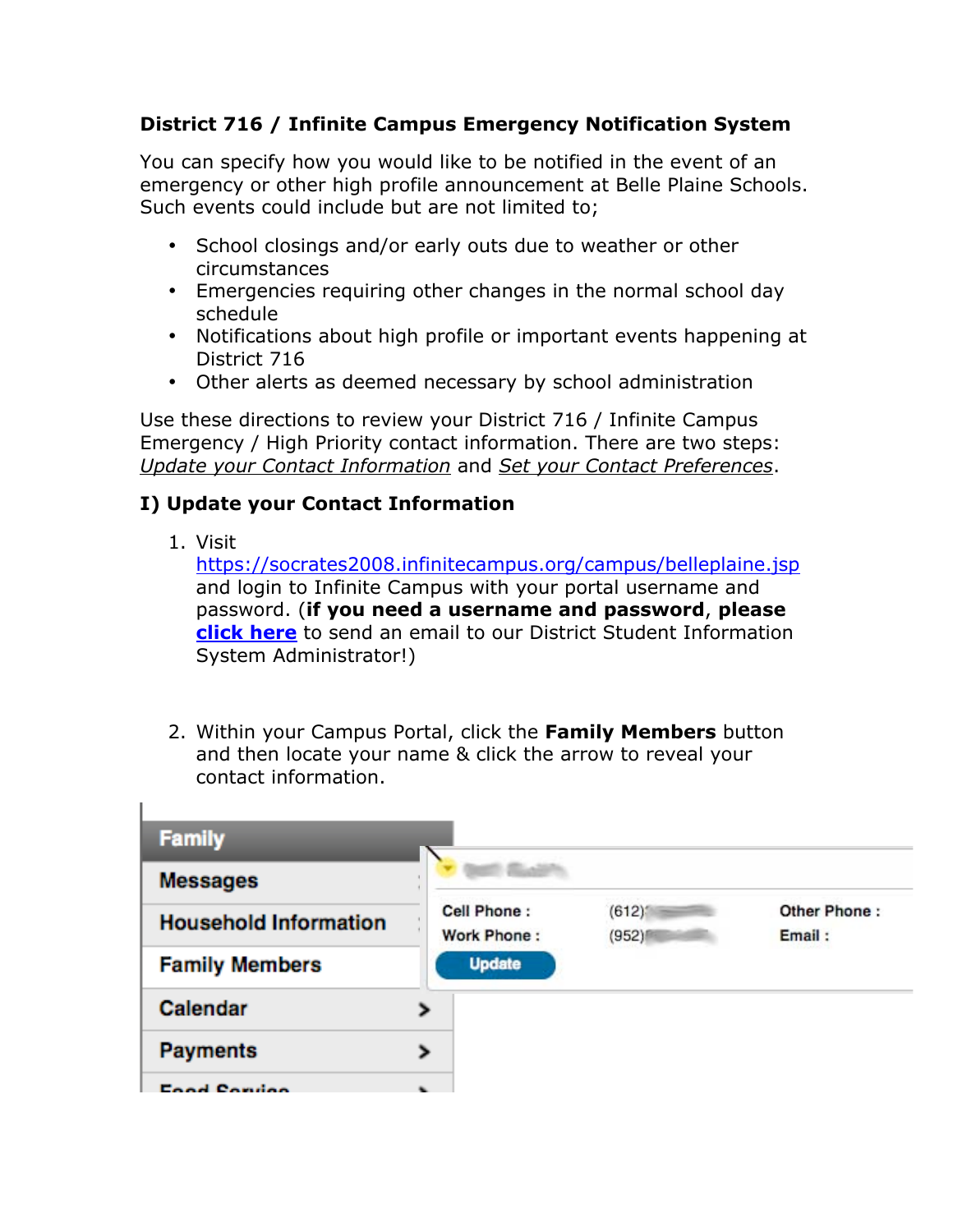3. To make changes to phone numbers and email addresses, click **Update** and type in the new information.

| * First Name:        | * Last Name:          |
|----------------------|-----------------------|
| John                 | Doe                   |
| <b>Middle Name:</b>  | Suffix:               |
| * Gender:            | <b>Email Address:</b> |
| Male $\rightarrow$   | jdoe@emailmail.com    |
| Cell Phone:          | <b>Work Phone:</b>    |
| $(952) 555 - 1212 x$ | $(952) 555 - 2121 x$  |
| Other Phone:         |                       |
|                      |                       |
| Comments:            |                       |

4. Click the **SEND UPDATE** button when finished.

# **II) Set your Contact Preferences**

1. Click **Contact Preferences** in the left button bar.

|                              | <b>Campus Por</b> |
|------------------------------|-------------------|
| <b>Family</b>                |                   |
| Messages <sup>1</sup>        |                   |
| <b>Household Information</b> | $\mathbf{r}$      |
| <b>Family Members</b>        | >                 |
| Calendar                     | >                 |
| <b>Payments</b>              | >                 |
| <b>Food Service</b>          | >                 |
| <b>To Do List</b>            | ⋟                 |
| <b>User Account</b>          |                   |
| <b>Change Password</b>       | ↘                 |
| <b>Contact Preferences</b>   |                   |
| <b>Access Log</b>            | >                 |